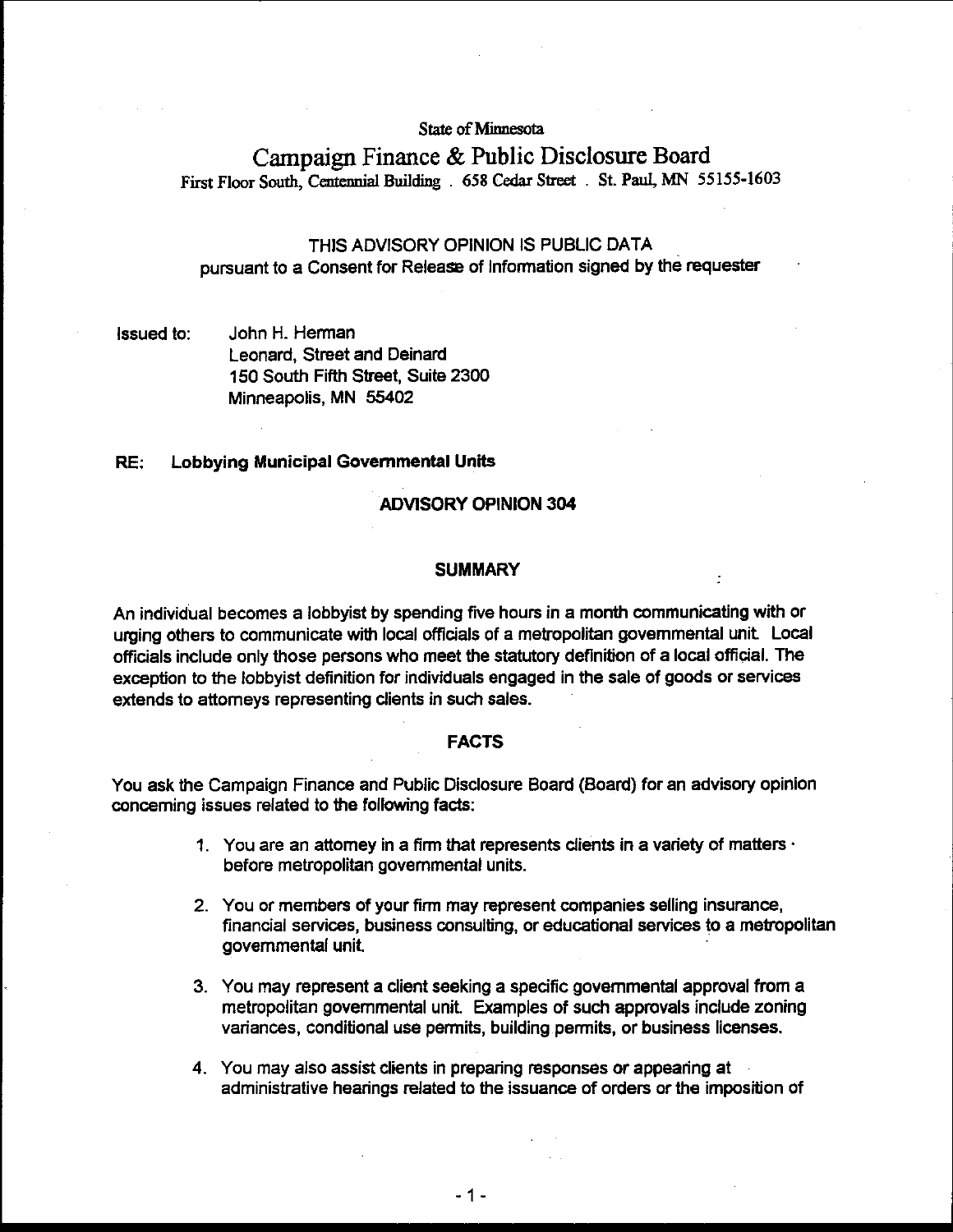administrative penalties.

5. The services you provide to clients may also extend to representation in matters relating to redevelopment projects. Your activities in this area could indude assisting your dient in being selected for a redevelopment project, negotiating a redevelopment contract, or being awarded financial assistance such as tax increment financing or a grant.

#### Issue One

Is an attorney who represents a dient in the process of selling insurance, financial services, business consulting, or educational services to a metropolitan governmental unit required to register as a lobbyist?

## **Opinion**

No. An attorney assisting a dient engaged in selling goods or services to be paid forwith public funds is excluded from the definition of a lobbyist by the exception created in Minn. Stat § 10A.01, subd. 11 (2)(b)(6).

This exception applies to individuals selling goods or services on their own behalf as well as to employees or independent contractors, such as attorneys, acting on behalf of sellers.

## Issue Two

 $\sigma$ 

Is an attorney who represents a client in relation to an administrative order or penalty, or in seeking a specific governmental approval from a metropolitan governmental unit, required to register as a lobbyist?

### Opinion

The lobbyist registration requirement does not depend on the nature of the governmental action involved. Rather, the registration requirement depends on the status and authority of the people who are influenced to bring about the desired action. To trigger the lobbyist registration requirement, an attorney must spend fwe hours in a month communicating directly with, or urging others to communicate with people who hold 'local official" positions. Minn. Stat. **5** 10A.O1, subd. 11.

Local officials of metropolitan govemmental units include:

elected metropolitan governmental unit officials

k.

appointed officials or employees who have the authority to make, recommend, or vote on as a member of the governing body, major decisions regarding the expenditure of public money. Minn. Stat. § 10A.O1, subd. 25.

Many governmental decisions are made by people who do not meet the statutory definition of local officials. Communication with people who are not local officials does not trigger the lobbyist registration requirement unless that communication is to urge those people, in turn, to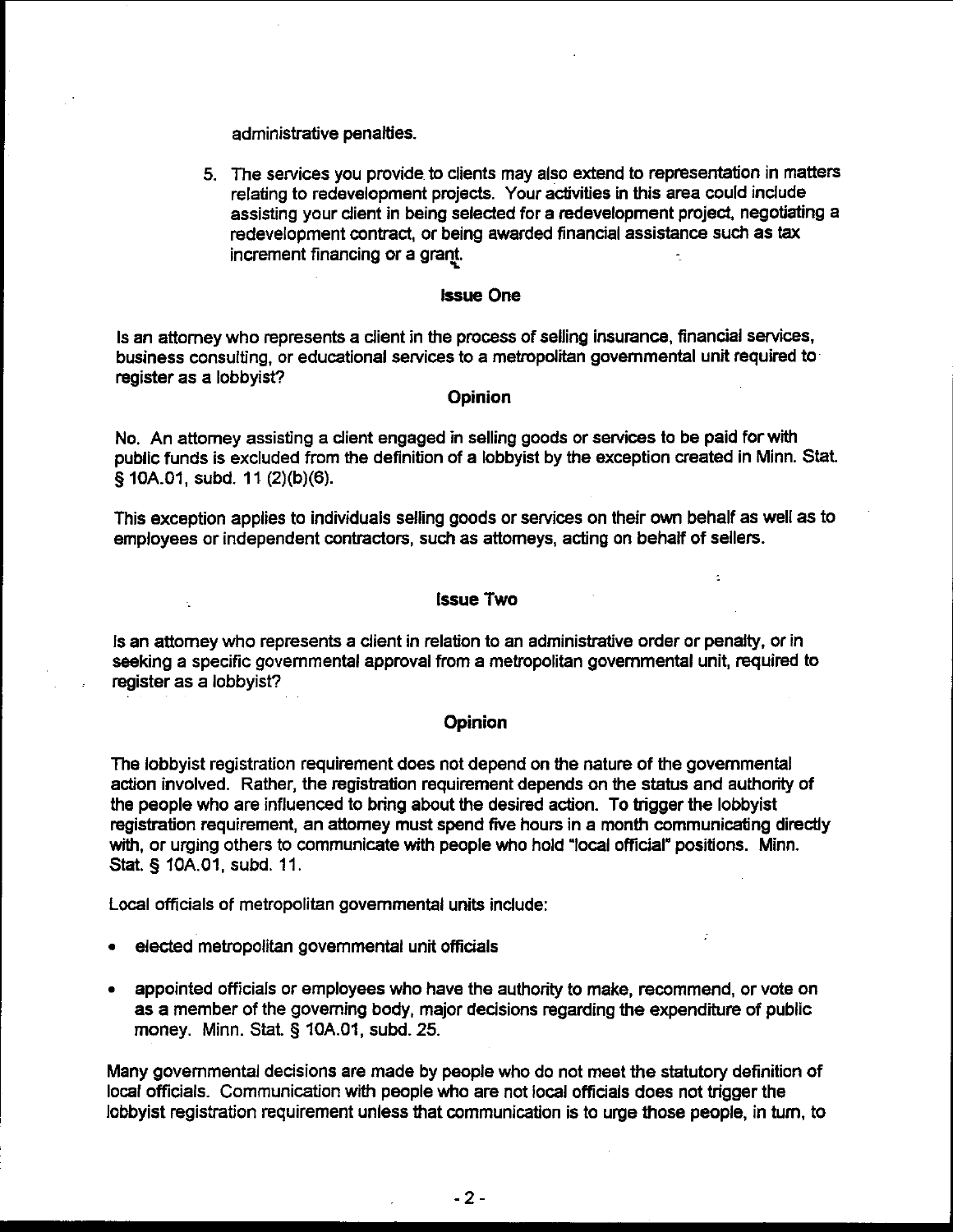communicate with local officials to influence the governmental action. Minn. Stat. § **10A.01,**  subd. 11.

Even when you do communicate with local officials, lobbyist registration is triggered only by spending the requisite five hours in a single month in that communication (or urging others to engage in that communication). Time spent advising clients, preparing written materials, . preparing or reviewing responses, observing or waiting during proceedings, and similar activities not involving direct communication are not included in the five hour threshold.

To determine whether a person is a local official, you may consult the list maintained by the Board pursuant to Minn. Rules pt 4501.0400, subp. 1. Under that rule, each metropolitan governmental unit is required to identify the positions that constitute its local offiaals and report them to the Board on an annual basis. While this list is informative, the statute does not provide that it is the authoritative source for determining who is a local official. Ultimately, the statutory definition controls.

## Issue Three

Is an attorney who represents a dient seeking governmental assistance for a redevelopment project required to register as a lobbyist?

#### **Opinion**

If the representation includes five hours in a month communicating with local officials of the metropolitan governmental unit or urging others to communicate with those officials, the attorney must register as a lobbyist

The Board does not consider obtaining or negotiating a metropolitan governmental unit redevelopment project to be a sale of goods or services. Rather, the Board understands a redevelopment project to be a complex relationship in which the developer is ultimately granted the right to develop a project which the developer will own.

Typically, development projects will not be included in the exemption for sales of services discussed in issue one above. If the requester believes that participation in a specific redevelopment project should result in a different conclusion, that example could be considered in another request for an advisory opinion that indudes specific facts concerning the project and the attorney's involvement

Issued: /& - **ad-** ?Y

Carolyn D. Rodriguez, Chair Campaign Finance and Public Disclosure Board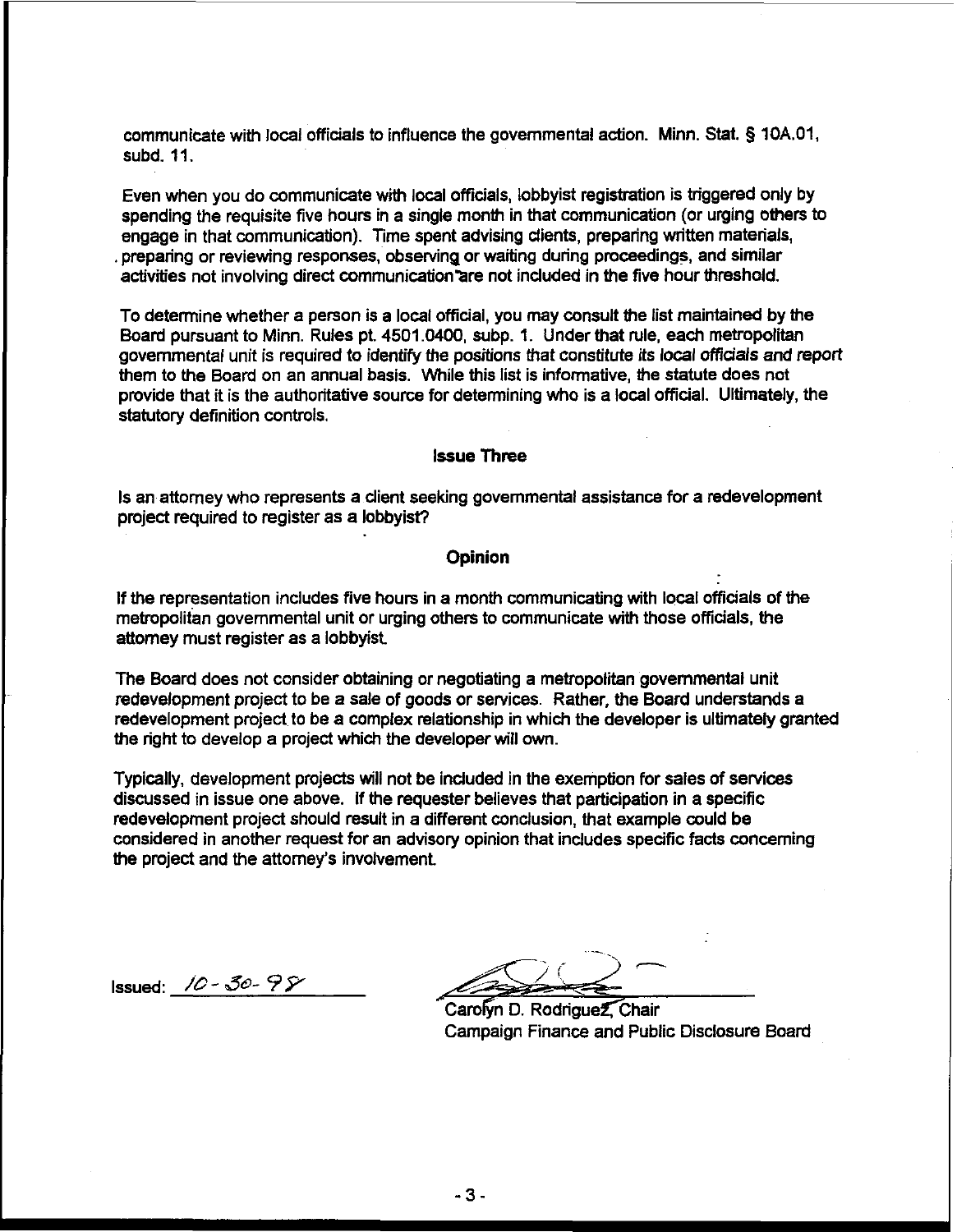#### CITED STATUTES

## 10A.01 DEFINITIONS.

Subdivision 1. Scope. For the purposes of sections 10A.O1 to 10A.34, the terms defined in this section have the meanings given them unless the context clearly indicates otherwise. ... %

Subd. 11. Lobbyist. (a) "Lobbyist" means an individual:

(I) engaged for pay or other consideration, or authorized to spend money by another individual. association, political subdivision, or public higher education system, who spends more than five hours in-any month or more than \$250, not including the individual's **own** travel expenses and membership dues, in any year, for the purpose of attempting to influence legislative or administrative action, or the official action of a metropolitan governmental unit, by communicating or urging others to communicate with public or local officials; or

(2) who spends more than \$250, not including the individual's own traveling expenses and membership dues, in any year for the purpose of attempting to influence legislative or administrative action, or the official action of a metropolitan governmental unit, by communicating or urging others to communicate with public or local officials.

 $\overline{z}$ 

(b) "Lobbyist" does not indude:

... (6) an individual while engaged in selling goods or services to be paid for by public funds;

...

Subd. 25. Local official. "Local official" means a person who holds elective office in a political subdivision or who is appointed to or employed in a public position in a political subdivision in which the person has authority to make, to recommend, or to vote on as a member of the governing body, major decisions regarding the expenditure or investment of public money.

Subd. 26. Metropolitan governmental unit. "Metropolitan governmental unit" means any of the seven counties in the metropolitan area as defined in section 473.121,

subdivision 2,

a regional railroad authority established by one or more of those counties under section 398A.03,

a city with a population of over 50,000 located in the seven-county metropolitan area,

the metropolitan council,

a metropolitan agency as defined in section 473.121, subdivision 5a.

the Minnesota state high school league, and Minnesota Technology, Inc.

Minn. Rule 4501.0400 DETERMINATION OF LOCAL OR PUBLIC OFFICIAL STATUS.